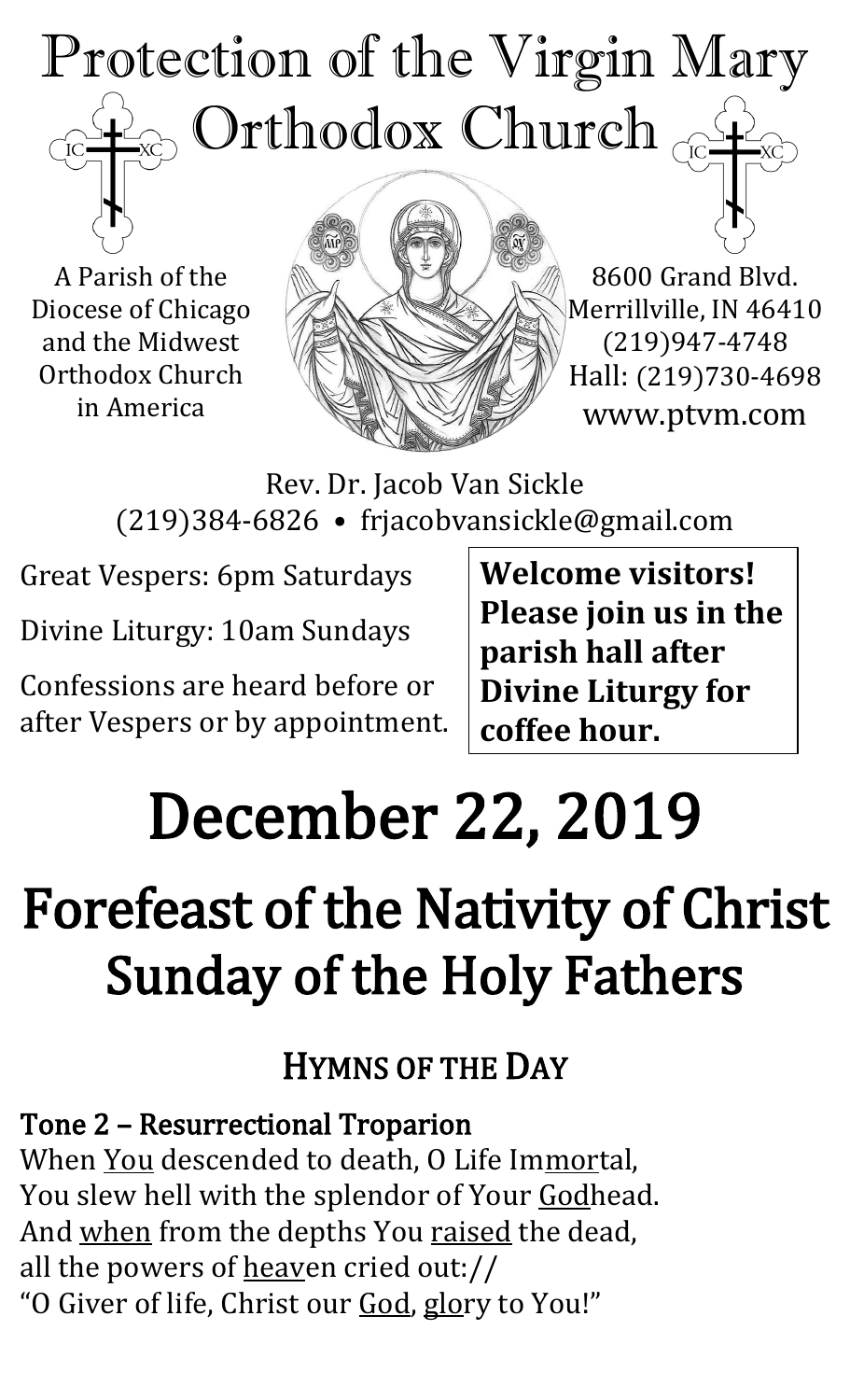#### Tone 2 – Troparion of the Holy Fathers

Great are the accomplishments of faith, for the three Holy Youths rejoice in the fountain of flames as

though in the waters of rest; and the **Prophet Daniel** appeared a shepherd to the lions as though they were sheep.// So by their prayers, O Christ God, save our souls!

#### Tone 4 – Troparion of the Forefeast

Prepare, O Bethlehem, for Eden has been opened to all! Adorn yourself, O Ephratha, for the Tree of Life blossoms

forth from the Virgin in the cave! Her womb is a spiritual paradise planted with the Divine Fruit; if we eat of it, we shall live forever and not die like Adam.// Christ comes to restore the image which He made in the beginning.

#### Tone 1 – Kontakion of the Holy Fathers

Rejoice, O Bethlehem! Prepare yourself, O Ephratha! The Lamb is on her way to give birth to the Chief Shepherd she carries in her womb.

The God-bearing Forefathers will rejoice, beholding Him, and with the shepherds they will glorify the Virgin nursing Him.

#### Tone 3 – Kontakion of the Forefeast

Today the Virgin comes to the cave to give birth to the Eternal Word. Hear the glad tidings and rejoice, O universe! Glorify with the Angels and the shepherds the Eternal God, Who is willing to appear as a little child!

#### SCRIPTURE READINGS

#### Tone 4 – Prokeimenon of the Holy Fathers (Daniel 3)

Blessed are You, O Lord God of our fathers, and praised and glorified is Your name forever!

#### Epistle: Hebrews 11.9-10, 17-23, 32-40 (Forefeast)

Brethren: It was by faith that Abraham dwelt in the land of promise as in a foreign country, living in tents with Isaac and Jacob, who were heirs with him of the same promise; for he awaited the city which has foundations, whose builder and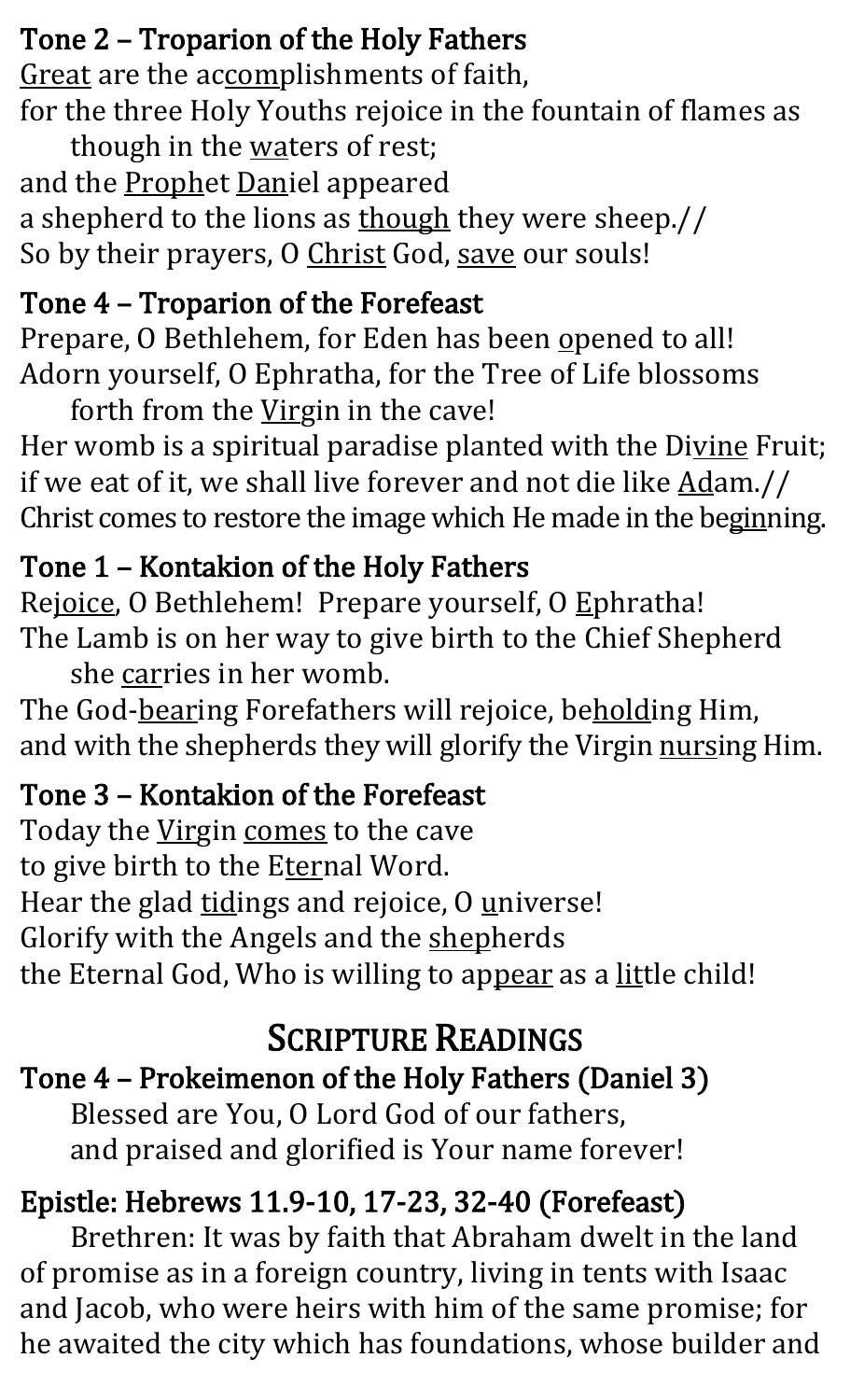maker is God. By faith Abraham, when he was tested, offered up Isaac; the receiver of the promises offered up his only-begotten son, of whom it was said, "In Isaac your seed shall be called," determining that God was able to raise him up, even from the dead, from which he also received him in a figurative sense.

By faith Isaac blessed Jacob and Esau concerning things to come. By faith Jacob, when he was dying, blessed each of the sons of Joseph, and worshiped, leaning on the top of his staff. By faith Joseph, when he was dying, made mention of the departure of the children of Israel, and gave instructions concerning his bones. By faith Moses, when he was born, was hidden three months by his parents, because they saw he was a beautiful child; and they were not afraid of the king's command.

And what more shall I say? For the time would fail me to tell of Gideon and Barak and Samson and Jephthah, also of David and Samuel and the prophets: who through faith subdued kingdoms, worked righteousness, obtained promises, stopped the mouths of lions, quenched the violence of fire, escaped the edge of the sword, out of weakness were made strong, became valiant in battle, turned to flight the armies of the aliens. Women received their dead raised to life again.

Others were tortured, not receiving deliverance, that they might obtain a better resurrection. Still others were tried by mocking and scourging, yes, and by chains and imprisonment.

They were stoned; they were sawn in two, were tempted, were slain with the sword. They went about in sheepskins and goatskins, destitute, afflicted, tormented – of whom the world was not worthy. They wandered in deserts and mountains, in dens and caves of the earth. And all these, having obtained a good testimony through faith, did not receive the promise, because God had provided something better for us, that they should not be made perfect apart from us.

#### Gospel: Matthew 1.1-25 (Forefeast)

The book of the genealogy of Jesus Christ, the Son of David, the Son of Abraham: Abraham begot Isaac, Isaac begot Jacob, and Jacob begot Judah and his brothers. Judah begot Perez and Zerah by Tamar, Perez begot Hezron, and Hezron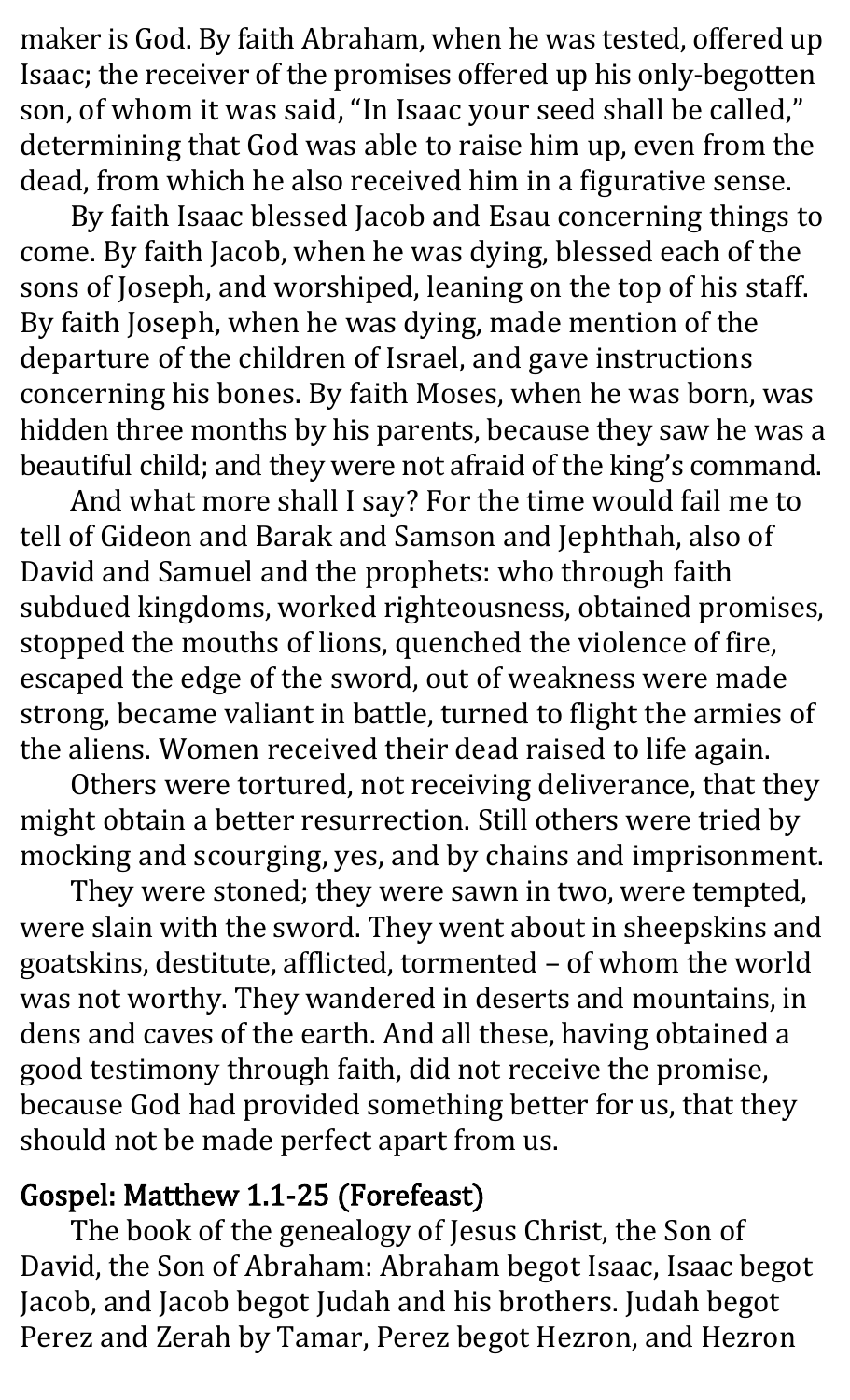begot Ram. Ram begot Amminadab, Amminadab begot Nahshon, and Nahshon begot Salmon. Salmon begot Boaz by Rahab, Boaz begot Obed by Ruth, Obed begot Jesse, and Jesse begot David the king.

David the king begot Solomon by her who had been the wife of Uriah. Solomon begot Rehoboam, Rehoboam begot Abijah, and Abijah begot Asa. Asa begot Jehoshaphat, Jehoshaphat begot Joram, and Joram begot Uzziah. Uzziah begot Jotham, Jotham begot Ahaz, and Ahaz begot Hezekiah. Hezekiah begot Manasseh, Manasseh begot Amon, and Amon begot Josiah. Josiah begot Jeconiah and his brothers about the time they were carried away to Babylon.

And after they were brought to Babylon, Jeconiah begot Shealtiel, and Shealtiel begot Zerubbabel. Zerubbabel begot Abiud, Abiud begot Eliakim, and Eliakim begot Azor. Azor begot Zadok, Zadok begot Achim, and Achim begot Eliud. Eliud begot Eleazar, Eleazar begot Matthan, and Matthan begot Jacob. And Jacob begot Joseph the husband of Mary, of whom was born Jesus who is called Christ. So all the generations from Abraham to David are fourteen generations, from David until the captivity in Babylon are fourteen generations, and from the captivity in Babylon until the Christ are fourteen generations.

Now the birth of Jesus Christ was as follows: After His mother Mary was betrothed to Joseph, before they came together, she was found to be with child of the Holy Spirit. Then Joseph her husband, being a just man, and not wanting to make her a public example, desired to put her away secretly. But while he thought about these things, behold, an angel of the Lord appeared to him in a dream, saying, "Joseph, son of David, do not be afraid to take to you Mary your wife, for that which is conceived in her is of the Holy Spirit. And she will bring forth a Son, and you shall call His name Jesus, for He will save His people from their sins."

So all this was done that what was spoken by the Lord through the prophet might be fulfilled: "Behold, the virgin shall be with child, and bear a Son, and they shall call His name Immanuel, which is translated, 'God with us.'"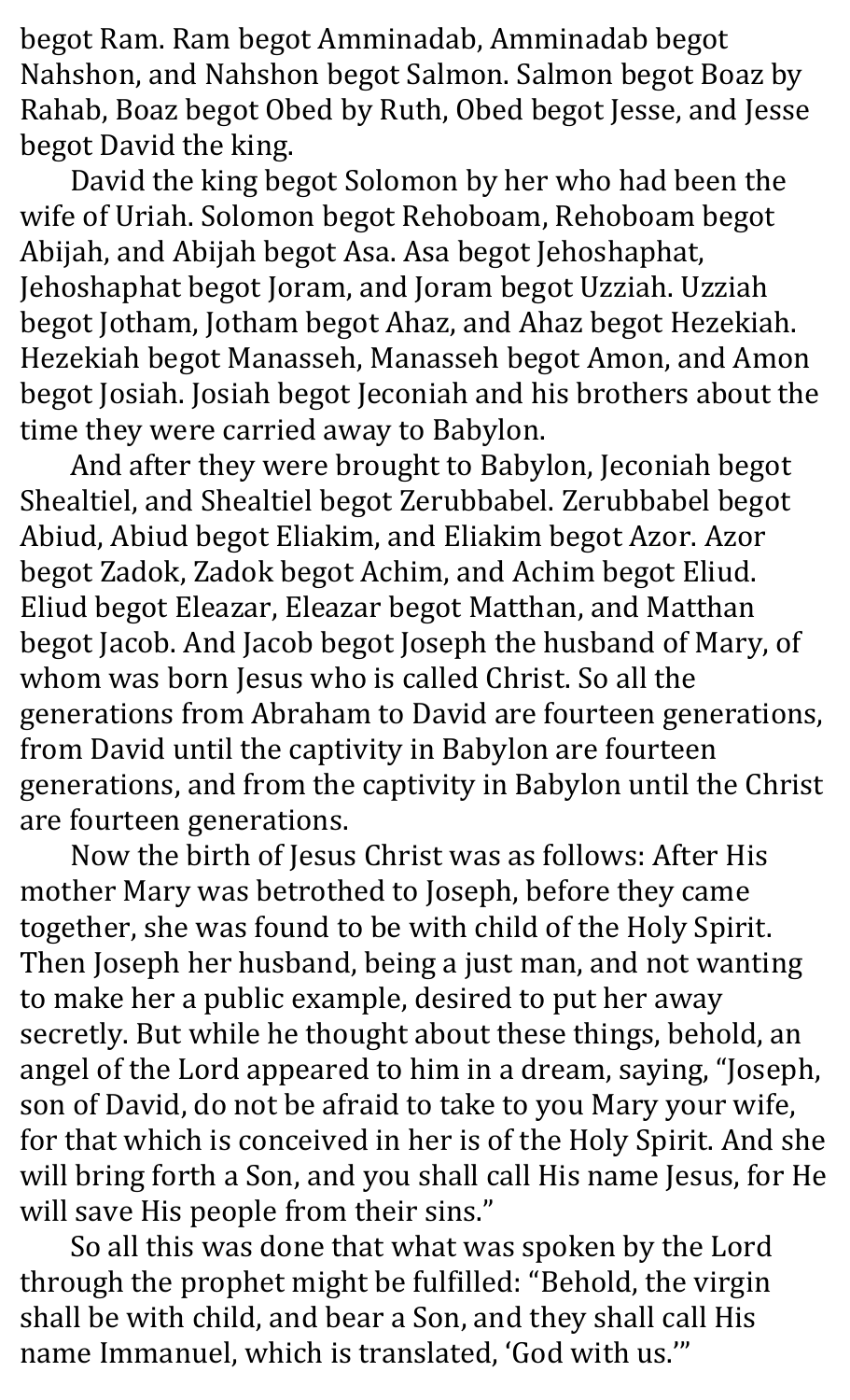Then Joseph, being aroused from sleep, did as the angel of the Lord commanded him and took to him his wife, and did not know her till she had brought forth her firstborn Son. And he called His name Jesus.

| <b>WE REMEMBER IN PRAYER</b> |                 |                                    |
|------------------------------|-----------------|------------------------------------|
| <b>N.Dep.</b> Mary Dula      |                 | <b>Myroslav Diakowsky</b>          |
| Mat. Nadia Metulynsky        |                 | <b>Ev.Mem</b> Anastasia Pysh ('22) |
| Diane Rosco                  |                 | George Silchitz ('24)              |
| Julia Karp                   |                 | Anna Reed ('55)                    |
| Archiman. Ephraim            |                 | Luba Sarafin (2006)                |
| <b>Margaret Vogrin</b>       |                 | Mary Drozda (2014)                 |
| Martin Svihra                |                 | <b>Anatol Meuch</b>                |
| Pr. George Pappas            |                 |                                    |
| Health &                     | Stacey          | Larry                              |
| <b>Salvation:</b>            | Jeramie         | Rollie                             |
| Archpr. Peter                | Olivia          | Joseph                             |
| Pr. John                     | Parker          | Martin                             |
| Pr. Christopher              | Melissa         | Mark                               |
| Mat. Jennifer                | Jonathan        | Alexa                              |
| Andrew                       | Matthew         | Paula                              |
| Gideon                       | Gail            | James                              |
| Kevin                        | Maria           | Joanne                             |
| Jon                          | <b>Barbara</b>  | Michael                            |
| Tanya                        | Thomas          | Joseph                             |
| Jovan                        | Carol           | Rachel                             |
| Julia                        | Jessica         | Kathleen                           |
| Warren                       | Eduardo         | Paul                               |
| Carol                        | Christine       | William                            |
| Tom                          | <b>Nicholas</b> | Michael                            |
| Elizabeth                    | <b>Natalie</b>  | Frederick                          |
| Tina                         | <b>Barbara</b>  | Janet                              |
| <b>Brittany</b>              | Kristin         | Lea                                |
| Jennifer                     | Linda           | Hania                              |
| Lennox                       | Phyllis         | Ephraim                            |
| Laila                        | Kay             |                                    |
| Paula                        | Fred            |                                    |

\*If you know someone who needs prayer, please give their name to Fr Jacob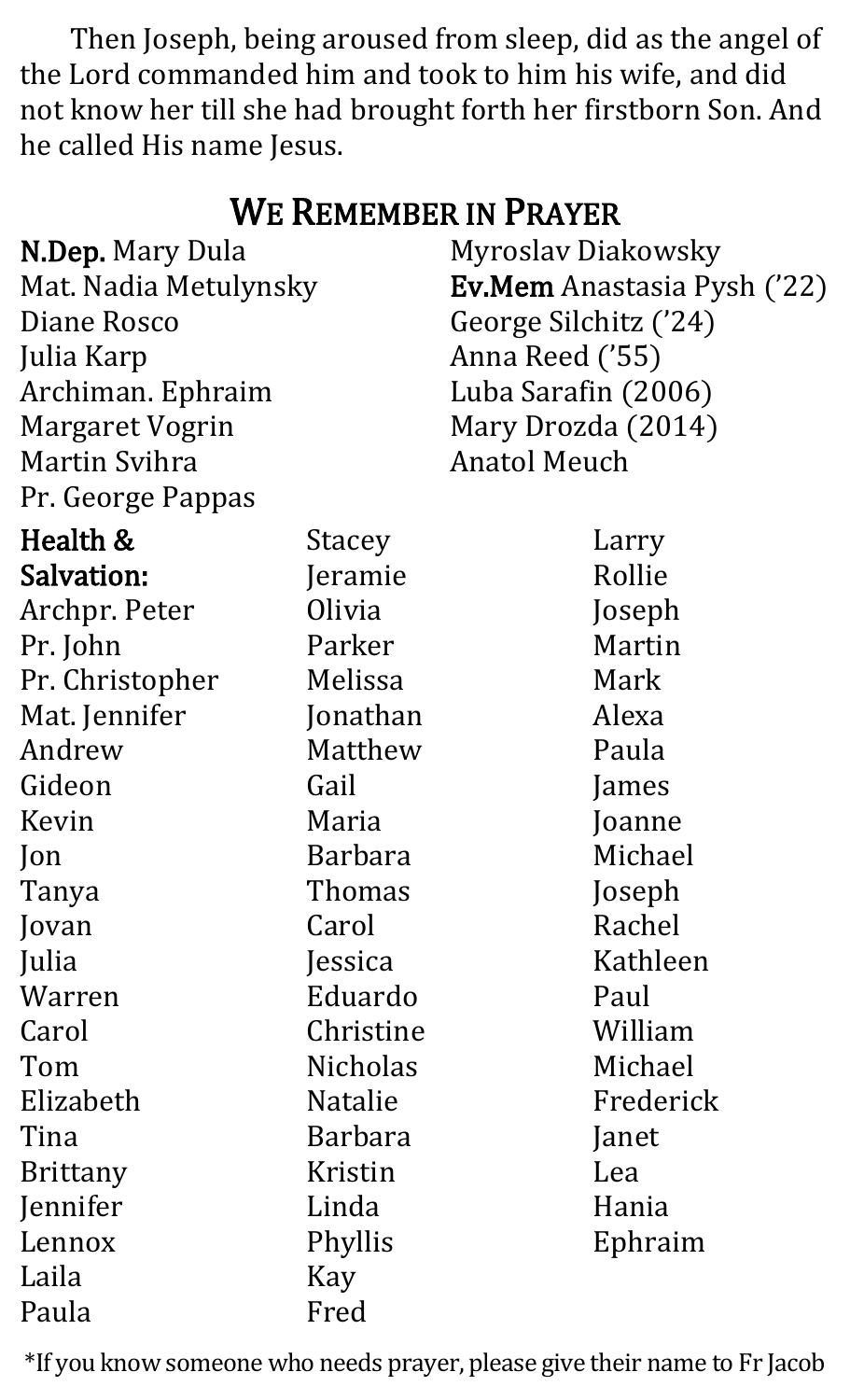#### ANNOUNCEMENTS

Thank you to those who delivered angel tree gift(s), helping two local families with children have a merry Christmas.

Stewardship envelopes for 2020 are now available. If you have been a regular steward of this Church, there is a box with your name on it for pick-up. If you want to become a steward but do not have a numbered box, please tell Mike Gruszyk, our treasurer, and he will get you one. It is much easier for us to account for your giving if you use assigned envelopes.

2020 Calendars from St. Tikhon's are available in the Narthex. Please take only one per adult until they have been out for a few weeks and everyone has had a chance at them.

There is no Bible Study this week. We resume on January 8.

On Sunday, Dec 29, after Divine Liturgy we will have our annual Christmas Yolka and potluck. Please let us know on the sign-up sheet in the narthex what you can bring to share.

#### Mark your calendars:

- Dec 24: Vesperal Liturgy of the Nativity of Christ @ 10am Vigil of the Nativity of Christ @ 6pm
- Dec 25: Divine Liturgy of the Nativity of Christ @ 9am
- Dec 29:Christmas Yolka and pot-luck luncheon after Liturgy
- Dec 31:Great Vespers for the Circumcision of Christ @ Descent of the Holy Ghost @ 6pm
- Jan 1: Divine Liturgy for the Circumcision of Christ @ 10am
- Jan 5: Vespers of Theophany with the Great Blessing of Water after coffee hour
- Jan 6: Divine Liturgy for the Theophany of our Lord @ 10am
- Feb 9: Annual Parish Meeting after Divine Liturgy

Last week's offerings to the Lord: \$2,509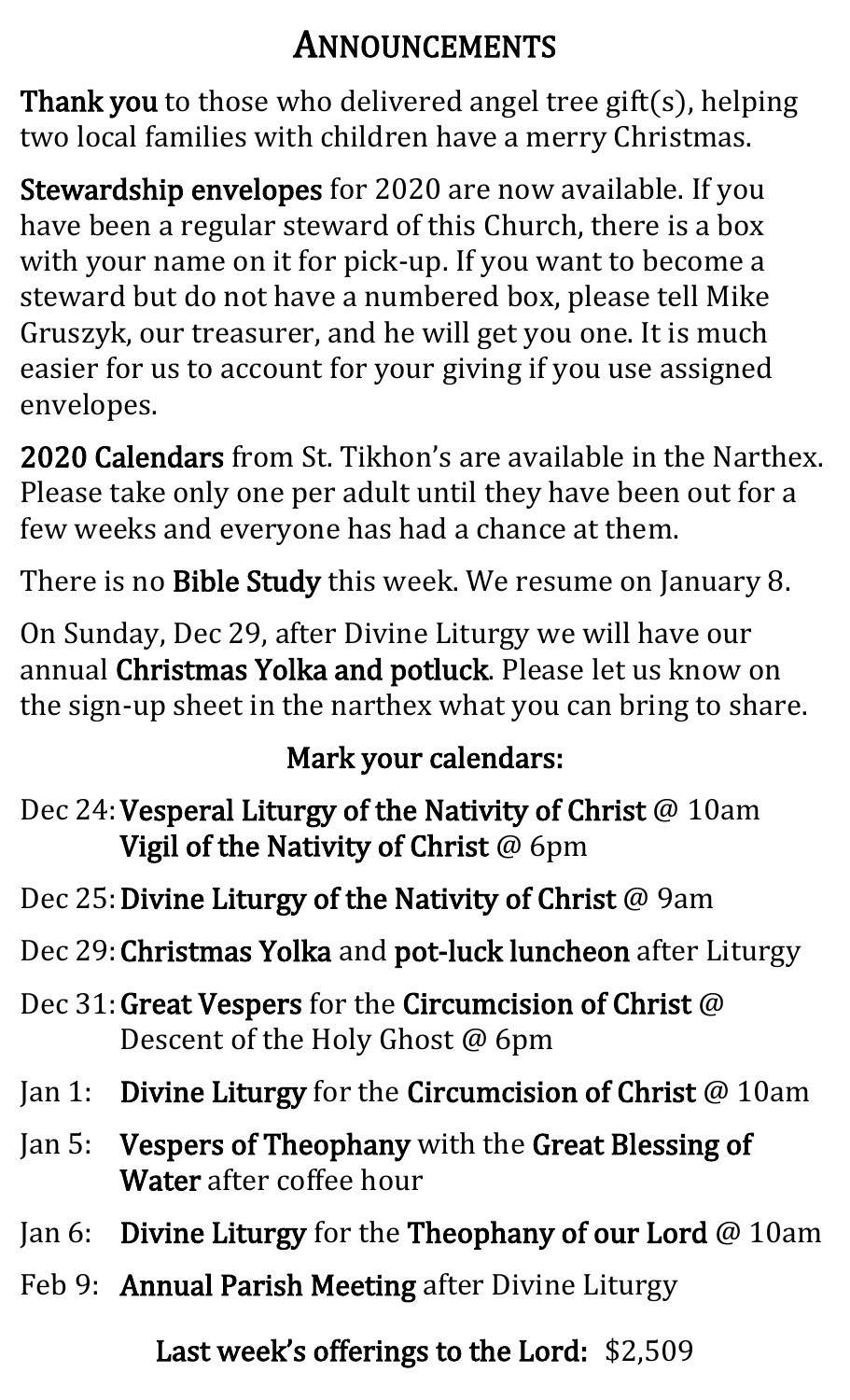### The 2019 Nativity Message of His Grace, our Bishop Paul

For today I see equality of honor between heaven and earth, and a way for all those below to things above, matching the condescension of those on high. However great the heaven of heavens may be, or the upper waters which form a roof over the celestial regions, or any heavenly place, state, or order, they are by no more marvelous or honorable than the cave, the manger, the water sprinkled on the Infant and His swaddling clothes. For nothing done by God from the beginning of time was more beneficial to all or more divine than Christ's nativity, which we celebrate today.… The very Word of God from God emptied Himself in an indescribable way, came down from on high to the lowest state of man's nature, and indissolubly linked it with Himself, and in humbling Himself and becoming poor like us, He raised on high the things below, or rather, He gathered both things into one, mingling humanity with divinity, and by so doing He taught everyone that humility is the road that leads upwards, setting forth Himself as an example before men and holy angels alike.

(St. Gregory Palamas on the Nativity)

The Word of God, timelessly begotten of the Father, takes on our fallen human nature and raises it on high. But He didn't accomplish this through some great demonstration of His omnipotent power. He is born into this world owning nothing and having no home. He is born in a manger, in a cave. His humble beginning in time reveals the Incarnate Timeless One.

This is what happens at every Divine Liturgy. We are invited to a banquet to partake of the Incarnate One. We humbly partake of bread and wine now become His Body and Blood. This banquet is the theme of the Gospel of Luke read the 2nd Sunday before the Nativity. When people start making